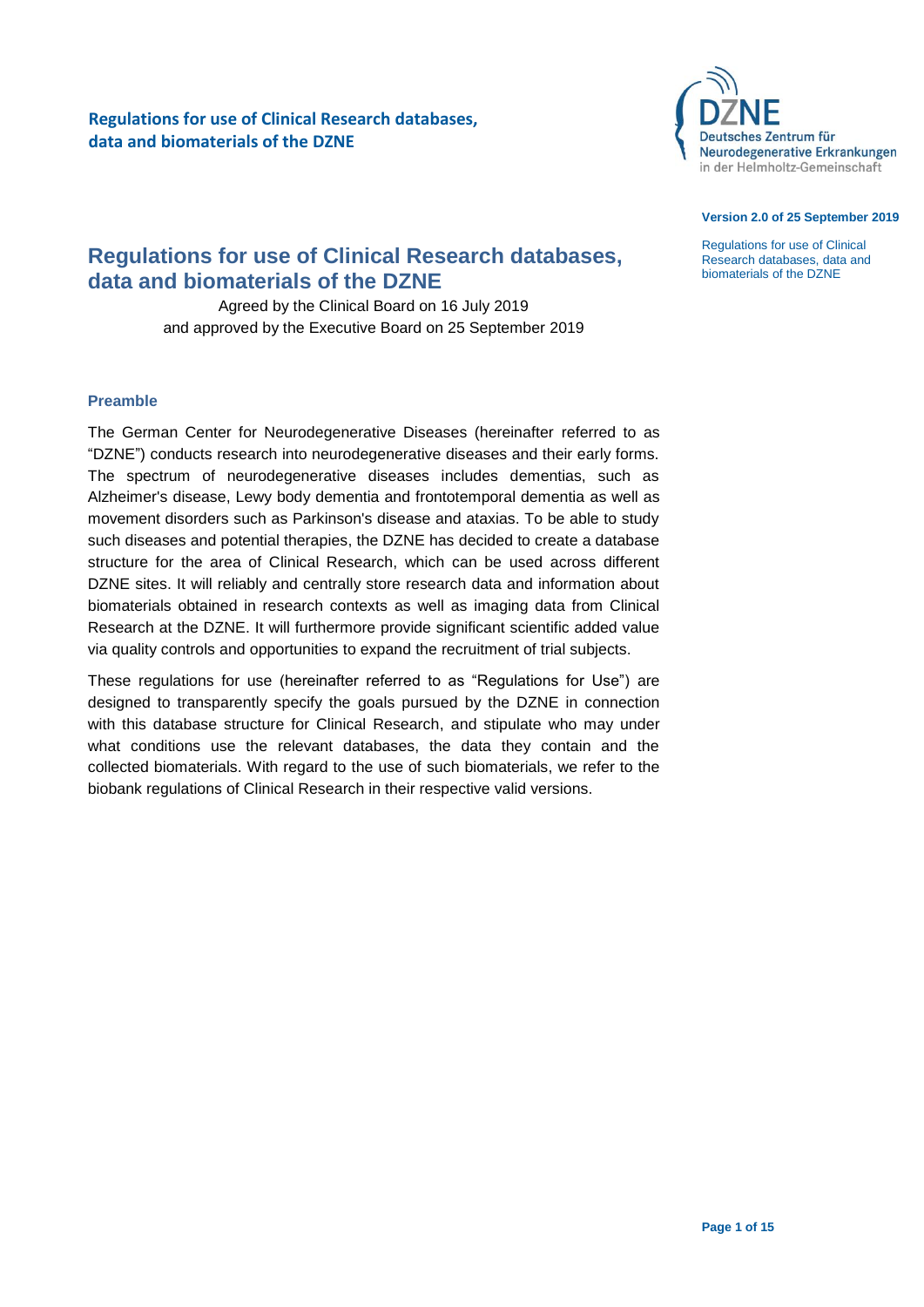

### **Version 2.0 of 25 September 2019**

Regulations for use of Clinical Research databases, data and biomaterials of the DZNE

Note: These Regulations for Use define both the use of the Clinical Research databases of the DZNE as well as the application for and the utilisation of data and biomaterials for research projects:

- The application for user accounts and any accompanying rights and obligations are looked at in section II hereunder.
- The application and evaluation procedures for the use of data and biomaterials as well as the conditions of their provision are set out in section III hereunder.

# **Content**

| Section 2 Clinical Research database structure of the DZNE4                                                                              |
|------------------------------------------------------------------------------------------------------------------------------------------|
|                                                                                                                                          |
|                                                                                                                                          |
| II. User accounts of the Clinical Research databases of the DZNE  6                                                                      |
| Section 5 Access regulations and general rules for the utilisation of                                                                    |
|                                                                                                                                          |
| Section 6 Access regulations and general rules for the use of data and<br>biomaterials of the Clinical Research databases of the DZNE or |
|                                                                                                                                          |
|                                                                                                                                          |
|                                                                                                                                          |
|                                                                                                                                          |
|                                                                                                                                          |
| Section 9 Revocation or restriction of user rights/user account 11                                                                       |
|                                                                                                                                          |
|                                                                                                                                          |
|                                                                                                                                          |
|                                                                                                                                          |
|                                                                                                                                          |
|                                                                                                                                          |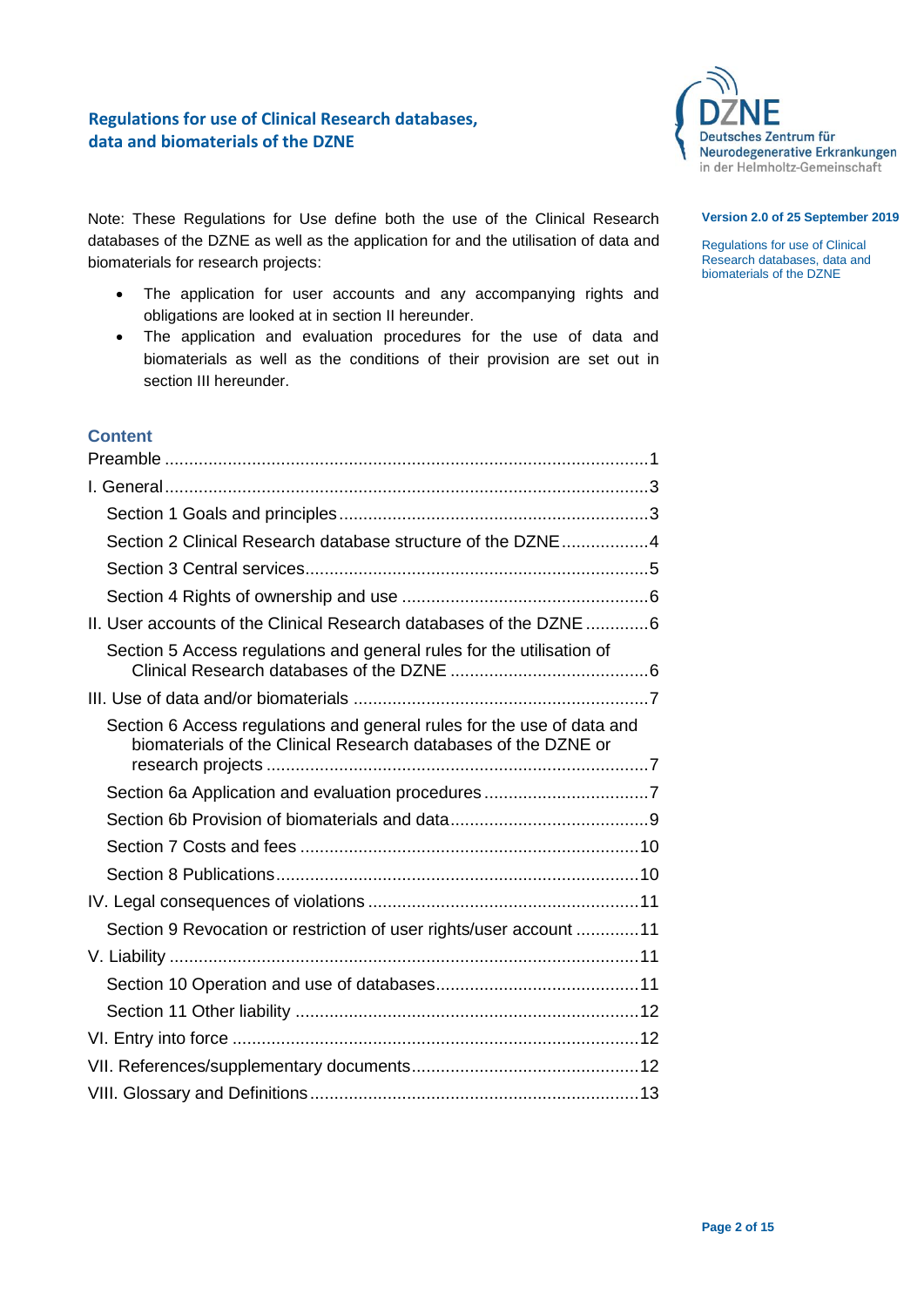

# <span id="page-2-0"></span>**I. General**

## <span id="page-2-1"></span>Section 1 Goals and principles

- (1) The DZNE's Clinical Research pursues the long-term goal of developing effective new therapies for neurodegenerative diseases. It seeks to use clinical studies to swiftly test findings gained in fundamental research. Furthermore, its therapeutic research is accompanied by efforts to improve the early diagnosis of neurodegenerative diseases with a view to being able to apply new therapies to the relevant diseases in the early stages. In order to achieve these goals, the DZNE needs to carry out longitudinal studies on persons at risk and those affected by the disease as well as undertake standardised data collection to conduct both monocentric and multicentric studies at the highest scientific level.
- (2) The Clinical Research databases are an organisational unit of the DZNE e.V., i.e.:
	- a) The DZNE ensures, through contractual agreements with cooperation partners, the safe and proper storage of data and biomaterials within the Clinical Research databases.
	- b) The DZNE is responsible for complying with all accompanying data protection rules and ethics regulations. It therefore acts, with regard to the stored biomaterials and collected data, as the responsible legal entity vis-à-vis the trial subjects and, vis-à-vis the user, as responsible trustee that is authorised to dispose of the gathered data and biomaterials as it sees fit.
- (3) On principle, all researchers at the DZNE as well as other national and international research institutes and industrial companies that cooperate or undertake contract research work with academic partners may apply for the data and biomaterials. It is, however, primarily the internal research activities of the DZNE and the cooperation partners of the DZNE providing the data/biomaterials for the purpose of researching neurodegenerative illnesses that is being supported. This includes all data providing researchers who actively contribute to the establishment of the Clinical Research databases of the DZNE, i.e. take part in processes such as the recruitment and execution of study-related assessments. Making the data/biomaterials available to other national and international researchers comes second.
- (4) All collection, processing and use of data, and all collection, further processing, analysis and evaluation of biomaterials require the informed consent of the trial subjects as set forth in their written declarations of consent. The DZNE as the operator of the databases and the data-processing body pursuant to the privacy regulations is responsible for ensuring that the trial subjects are duly informed and give their informed consent prior to the first-time entry of their data into the system. This is achieved by obligating users accordingly.

#### **Version 2.0 of 25 September 2019**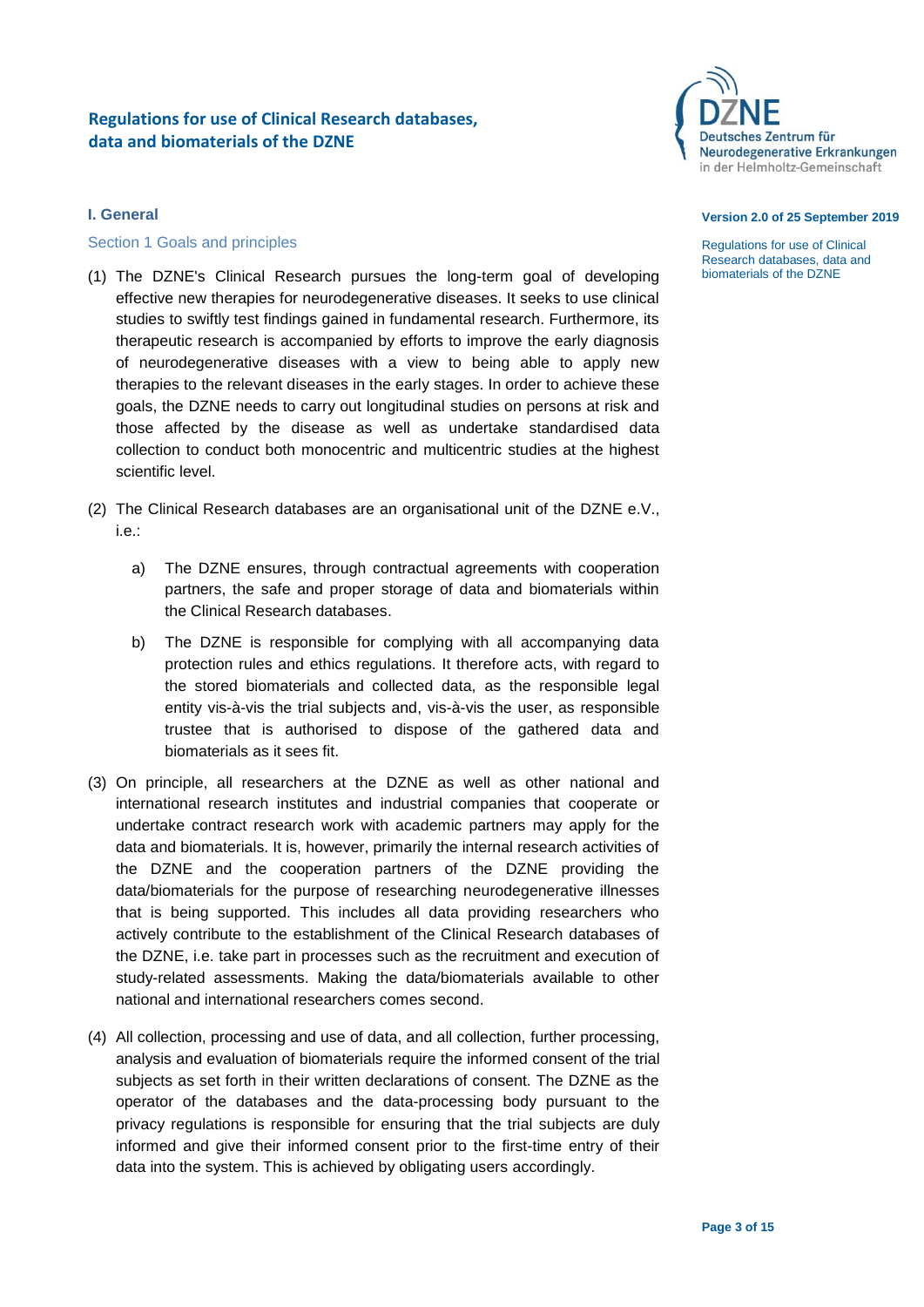

- (5) All users are obligated to accept and observe the applicable SOPs for the databases and the relevant studies to assure data quality and scientific comparability. In each case, the SOPs can be found as controlled documents within the relevant study-specific Investigator Site File (ISF) or as a current, daily updated electronic version within the intranet as well as within the documents area of the databases of the DZNE.
- (6) In addition to these Regulations for Use and the SOPs, the following provisions, laws (including implementation provisions) or regulations, in their currently valid versions, must always be observed:
- EU General Data Protection Regulation
- Federal Data Protection Act (*Bundesdatenschutzgesetz*)
- Guidelines for good scientific practice, guidelines for good epidemiological practice, guideline for good clinical practice and guideline for good practice in secondary data analysis to the extent applicable to the specific research project
- Statutes of the DZNE and other relevant regulations (e.g. Rules of Procedure for the Clinical Research of the DZNE, biobank regulations)
- Clinical Research data protection concept of the DZNE
- Medicinal Products Act (*Arzneimittelgesetz*) and Medical Devices Act (*Medizinproduktegesetz*) as well as subordinate regulations where applicable
- Provisions of local, state and/or federal authorities where applicable
- Votes of the responsible ethics committee
- Regulations of the Federal Office for Radiation Protection (*Bundesamt für Strahlenschutz)* where applicable
- Provisions concerning funding laws

## <span id="page-3-0"></span>Section 2 Clinical Research database structure of the DZNE

- (1) The databases have a modular structure to facilitate their use. Information on the planning and execution of studies is included either in the clinical or the studies module depending on the type of study undertaken. While the studies are conducted, records of biomaterials and their analysis results are kept in the biomaterials module while image data and its analysis results is stored in the image data module. In order to enable data mining in closed sets of data of active and inactive studies, data is placed in the research module. Via an encrypted modular web-based application users access the databases in keeping with their rights and roles.
- (2) The various modules (clinical module/studies module) are connected with each other via central services (data fiduciary office, consent management,

#### **Version 2.0 of 25 September 2019**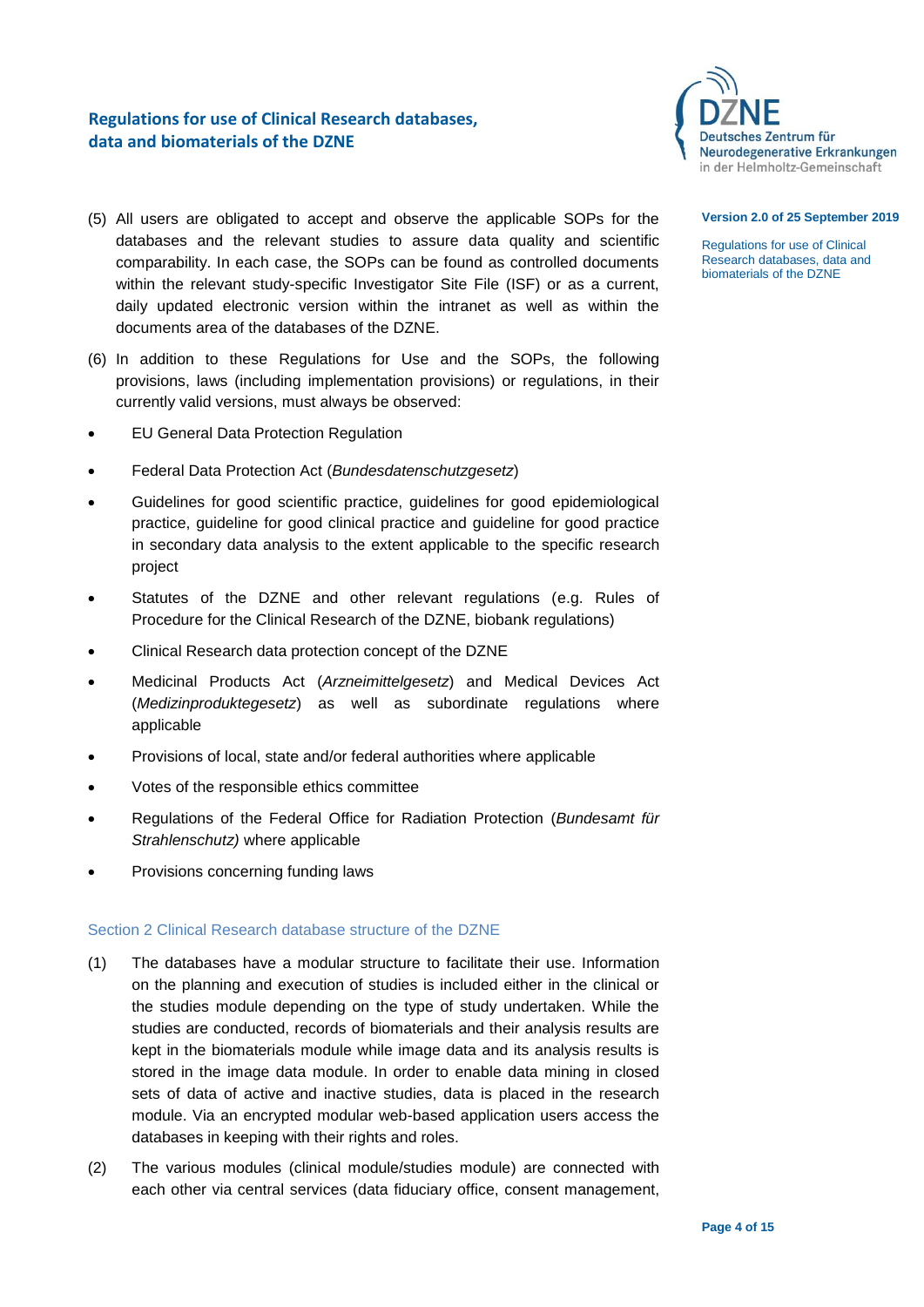

central contact management, rights and role management, central quality assurance and management, data management) of the Clinical Research databases of the DZNE.

- (3) The Clinical Research databases of the DZNE contain solely data for research purposes. Data is not stored for the purpose of treatment.
- (4) An essential function of the databases is the multi-study system, which can be used in the clinical module and in the studies module. If, via the use of forms, the same medical data is to be obtained from trial subjects for several studies at the same time, the multi-study system combines these forms in such a way that data only needs to be entered once. During data processing, this data is automatically allocated to the respective studies. The use of this multi-study system ensures that the work to be undertaken by the volunteers taking part in a trial/study is kept to a minimum.
- (5) All studies subject to the provisions of the Medicinal Products Act (*Arzneimittelgesetz*) or the Medical Devices Act (*Medizinproduktegesetz*) are set up in their own separate framework.

## <span id="page-4-0"></span>Section 3 Central services

- (1) **Data fiduciary office (***datatreuhänderische Stelle***):** All data that may be used to identify persons as well as all pseudonyms and re-pseudonyms are processed by a data fiduciary office as part of a central trial subject list, irrespective of studies and sites.
- (2) **Consent management:** Consent management is part of the CRP. Before data is compiled according to an application for use, and/or before biomaterials are handed over, consent management reviews whether the consent given by the trial subject allows the requested use of data and biomaterials for the respective purpose. In cases of doubt, the data protection officer of the DZNE is consulted based on the applicable data protection concept. The written information provided to trial subjects and the declaration-of-consent form take account of the applicable data-privacy provisions. Important information to be communicated includes, among others, that participation in the study and any donation of biomaterials (if applicable) are voluntary; trial subjects must also be informed of their right of withdrawal and the procedural options involved.
- (3) **Central contact management:** Central contact management, which is also a part of the CRP, is the point of contact for trial subjects (for requests for information and for data erasure), and it is involved in the process of forwarding incidental findings to the relevant sites.
- (4) **Rights and role management:** Rights and role management, which is also a part of the CRP, controls and monitors the issuance of access rights for the Clinical Resarch databases of the DZNE. Role and access rights are granted by application under certain conditions.

#### **Version 2.0 of 25 September 2019**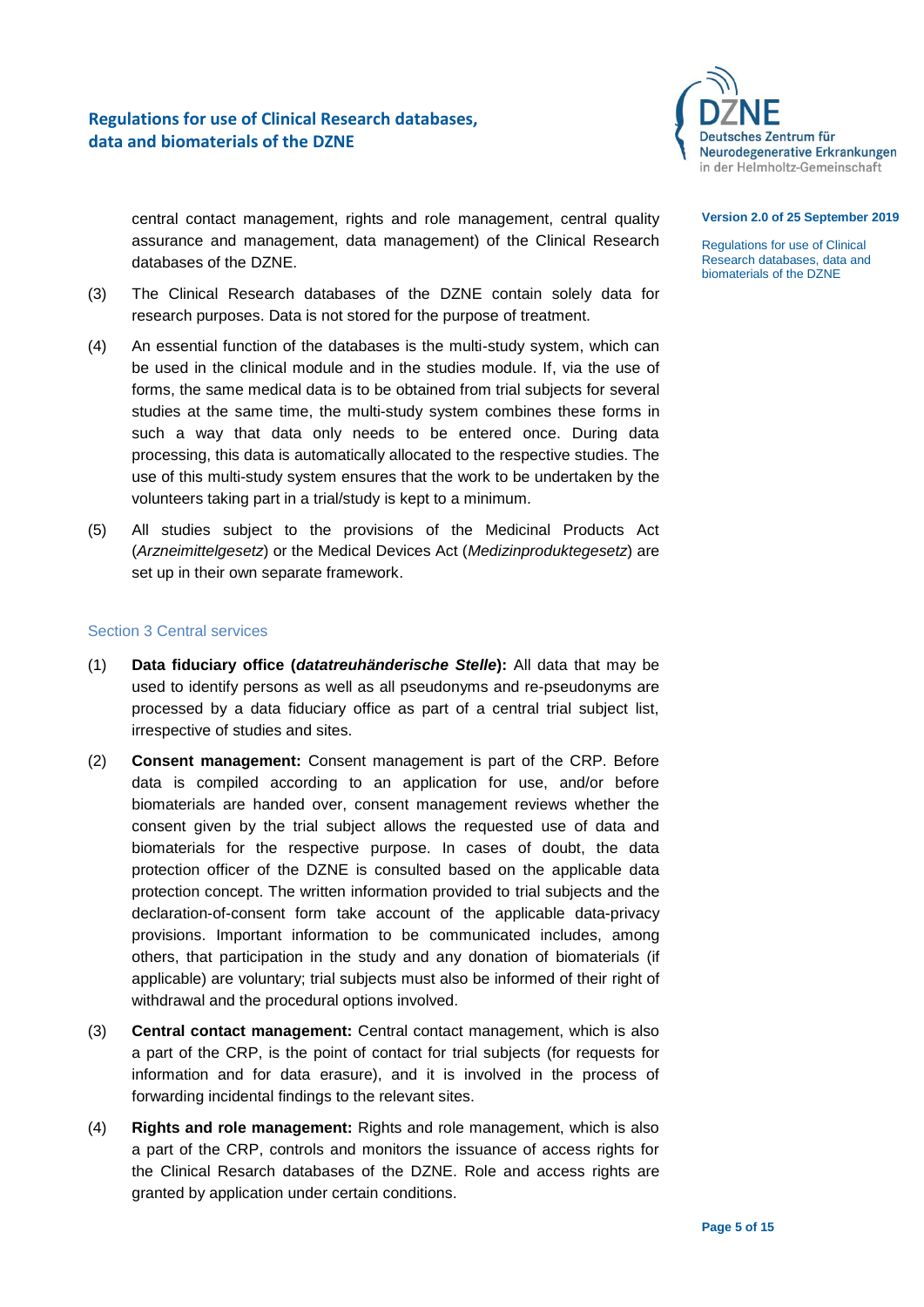

- (5) **Central quality assurance and management:** The primary tasks of quality management, which is also a part of the CRP, are to review the standardised validity of data records and to ensure that data records have been collected in conformance with all applicable laws and regulations. The declarations of consent issued are checked for completeness and consistency. The standards applied include the rules of good clinical and good scientific practice, conformance with legal provisions, the protocol for the specific study involved and the need to protect the rights of trial subjects.
- (6) **Data management:** Central data management, which is also a part of the CRP, is responsible for the technical set-up of studies, implementation of study specifications on the basis of study protocols, for carrying out plausibility checks and for engaging in data cleaning, archiving and export.

## <span id="page-5-0"></span>Section 4 Rights of ownership and use

- (1) Based on the declaration of consent given by the trial subject, the DZNE is the owner of the collected data and biomaterials and/or authorised to dispose of it as it sees fit.
- (2) Users of the Clinical Resarch databases of the DZNE shall, pursant to these Regulations for Use, pursuant to the application which may have been approved with restrictions and pursuant to the contracts of use that may need to be concluded, be granted non-exclusive and non-transferrable rights of utilising the data and/or the biomaterials for a specific purpose if that intended purpose of use corresponds to the goals of the DZNE.

## <span id="page-5-1"></span>**II. User accounts of the Clinical Research databases of the DZNE**

## <span id="page-5-2"></span>Section 5 Access regulations and general rules for the utilisation of Clinical Research databases of the DZNE

- (1) All employees of the DZNE, employees of cooperating partners of the DZNE, staff involved in projects funded by third parties or other external parties may apply for a user account to access the Clinical Research databases of the DZNE.
- (2) Any person wishing to use the databases must submit an application for the creation of a user account pursuant to **SOP-GE-08 User Management** using the respective form in the process. In the application the requested roles must be described and justified. The applicant must furthermore submit the *Obligatory Declaration and Consent for Users of the Clinical Databases of the DZNE* including: a declaration of consent with regard to the storage and use of his/her own data for administrative purposes, a declaration of conformance with data protection obligations including the obligation to use the identifying and medical data of trial subjects only for the approved purpose, a declaration of conformance with the Act on the Obligations of Public Servants (*Verpflichtungsgesetz*), a secrecy declaration as well as

#### **Version 2.0 of 25 September 2019**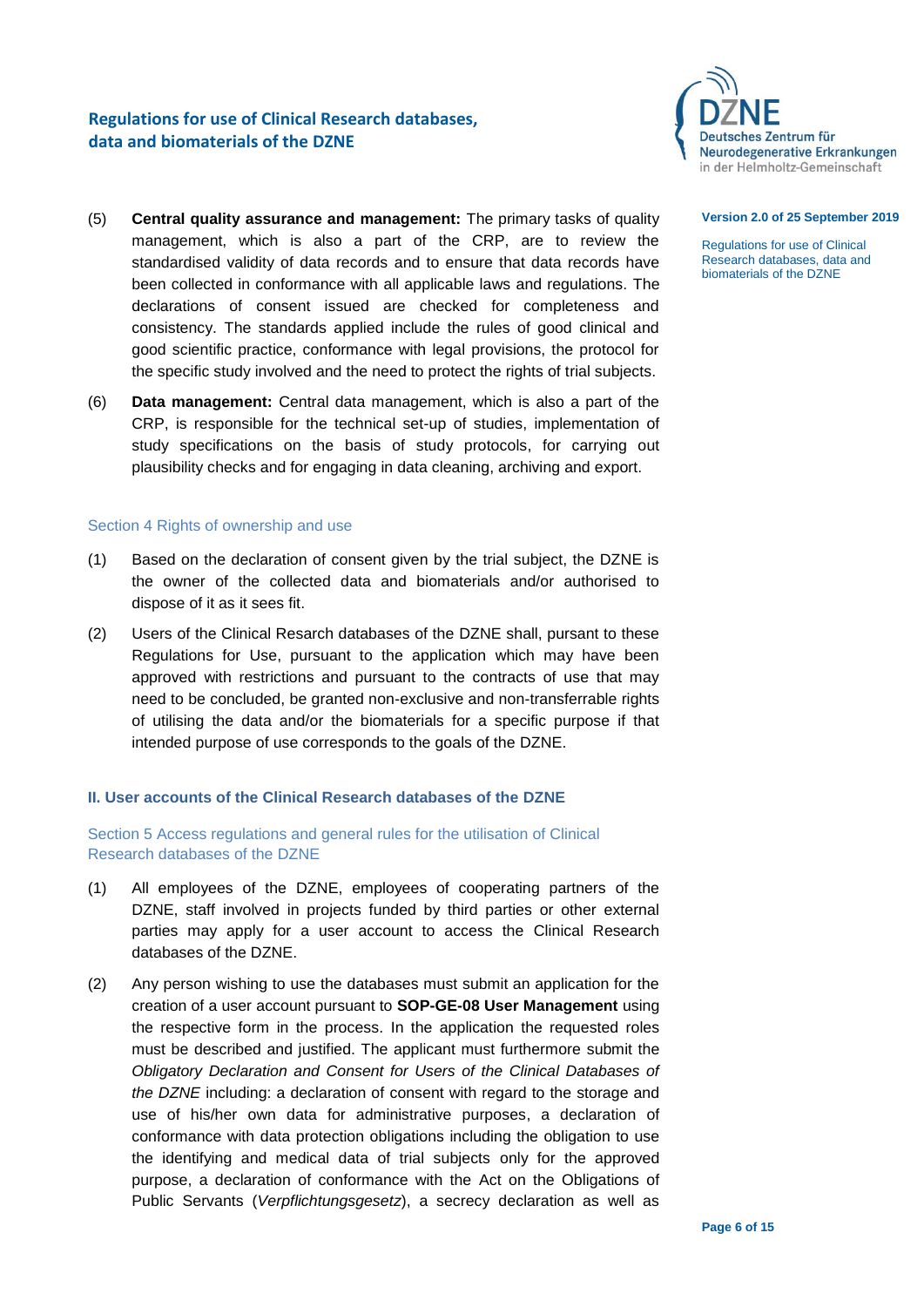

#### **Version 2.0 of 25 September 2019**

Regulations for use of Clinical Research databases, data and biomaterials of the DZNE

declaration of acceptance of the *Regulations for use of Clinical Research databases, data and biomaterials of the DZNE*. The CRP reviews each application and shall, following approval, arrange for the creation of the respective user account. People have, on principle, no right to have their application approved.

- (3) All user accounts are created for a limited period of time only (two (2) years maximum) to prevent the existence of unused accounts. An extension may be granted on application.
- (4) Users use an encrypted modular web application to access the databases within the context of their rights and roles.
- (5) An application for a user account must be made based on a specific study and for a certain role within the databases. A role or user role defines the tasks (obligations), the characteristics and rights of a user within the Clinical Research databases of the DZNE and therefore the rights of access to these databases. These are granted by the rights and role management of the Clinical Research Platform (CRP) of the DZNE. A user may have several roles with his/her rights resulting from a combination of the rights of all roles allocated to him/her. People may, at any time, make applications for new or other roles as long as the aforementioned access rules are complied with.
- (6) All users are obliged to acknowledge and respect the respective applicable SOPs to guarantee data quality and scientific comparability.
- (7) Access to the data base does not establish the right to receive financial or other support and assistance from the DZNE.
- (8) When a user ends the employment contract that is specified in his/her current application, he must notify the CRP immediately. His/her user account shall be blocked forthwith. He/she may apply for a new user account.

## <span id="page-6-0"></span>**III. Use of data and/or biomaterials**

<span id="page-6-1"></span>Section 6 Access regulations and general rules for the use of data and biomaterials of the Clinical Research databases of the DZNE or research projects

<span id="page-6-2"></span>Section 6a Application and evaluation procedures

- (1) On principle, all researchers of the DZNE as well as other national and international research institutes and industrial companies may ask for data and biomaterials. The DZNE does, however, primarily support the in-house research work of the DZNE and the cooperating partners of the DZNE providing the data/biomaterials for the purpose of researching neurodegenerative illnesses.
- (2) In order to obtain and use the data and biomaterials contained in the databases of the Clinical Research for carrying out a research project,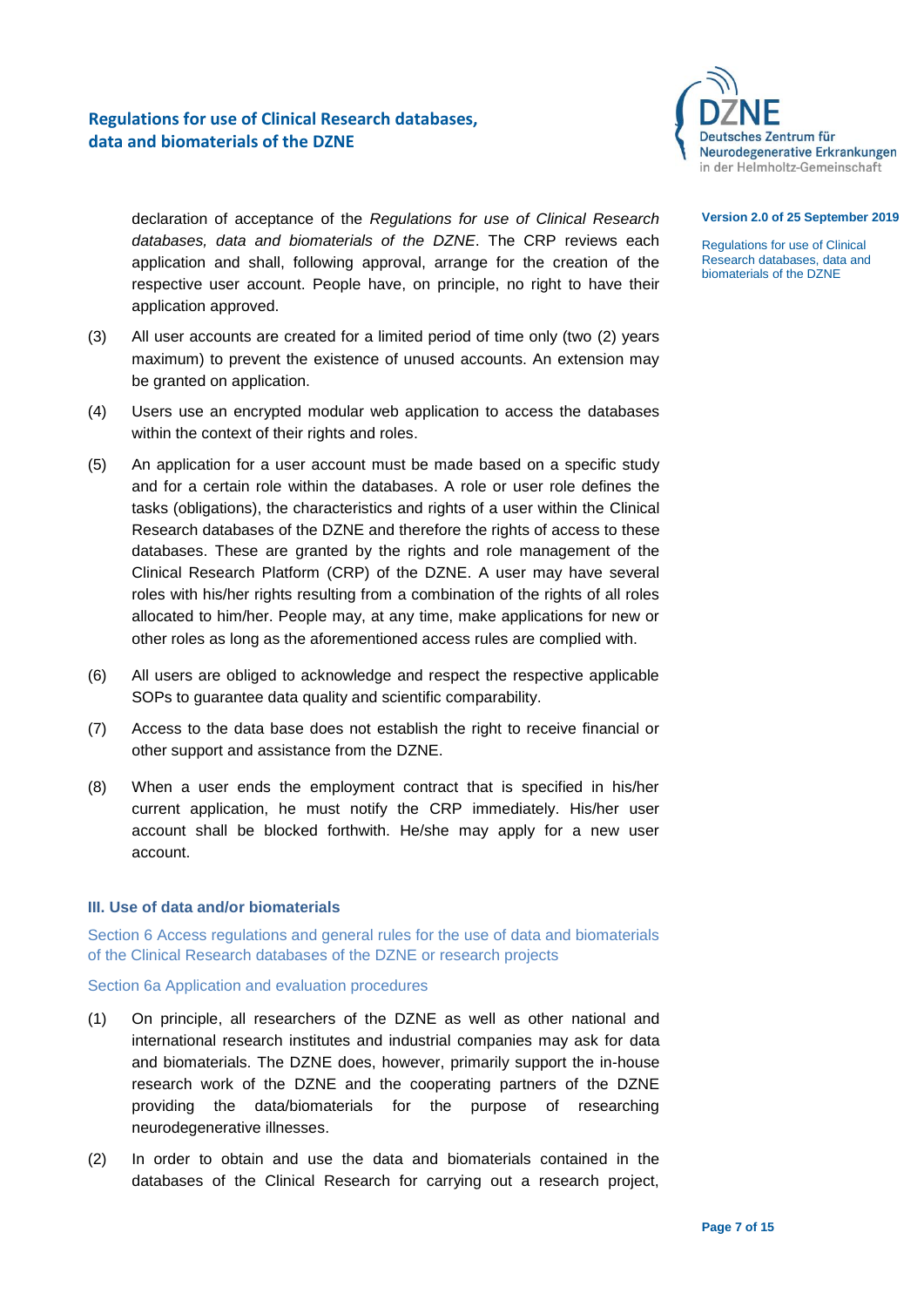

interested parties must submit a formal written application, which must include the following information:

- a) Project description
- b) Details on preliminary work
- c) Details on the biomaterials and data required
- d) Submission of a vote in favour of the research project by the ethics committee responsible for the PI
- e) Naming the persons involved in the project
- f) Project start and project duration

All applications are made with the help of the SOP-DM-14-A1 form (application for the release of data/biomaterials).

- (3) Local PIs shall, after submitting their application, have the right to receive their local data and biomaterials unless this would put into question the overall objective of the study. The application does not require the consent of the Clinical Board or the Steering Committee. Equally, Clinical Trial Leaders receive the data/biomaterials of the study led by them for the purpose of executing the study.
- (4) Researchers involved in the respective study submit a written application for consent to the Steering Committee of the study in question.
- (5) For any other release of data or biomaterials, a written application must be submitted to the Clinical Board. The Clinical Board shall, for that purpose, be assisted by the PI(s) of the study from which the data/biomaterials are to be taken. The application shall furthermore be presented to the respective Steering Committee for information purposes.
- (6) The evaluation of and the decision on the application for use shall be made taking into consideration the following aspects:
	- a) Scientific quality and relevance of the research project applied for including consideration of relevant preliminary work.
	- b) The direct commercial use of the data and biomaterials is excluded. The use of the data and biomaterials for indirect commercial use, e.g. for scientific cooperation between industry and scientific institutes is possible upon approval.
	- c) If several applications for similar research work that are worthy of support are submitted, an endeavour shall be made to ensure the cooperation between the PIs.
	- d) The interests of researchers who have provided data and/or biomaterials that are considered to be of special value must be considered. If applications are made that concern an above-average amount of data and/or biomaterials of one researcher, he/she must be consulted.

#### **Version 2.0 of 25 September 2019**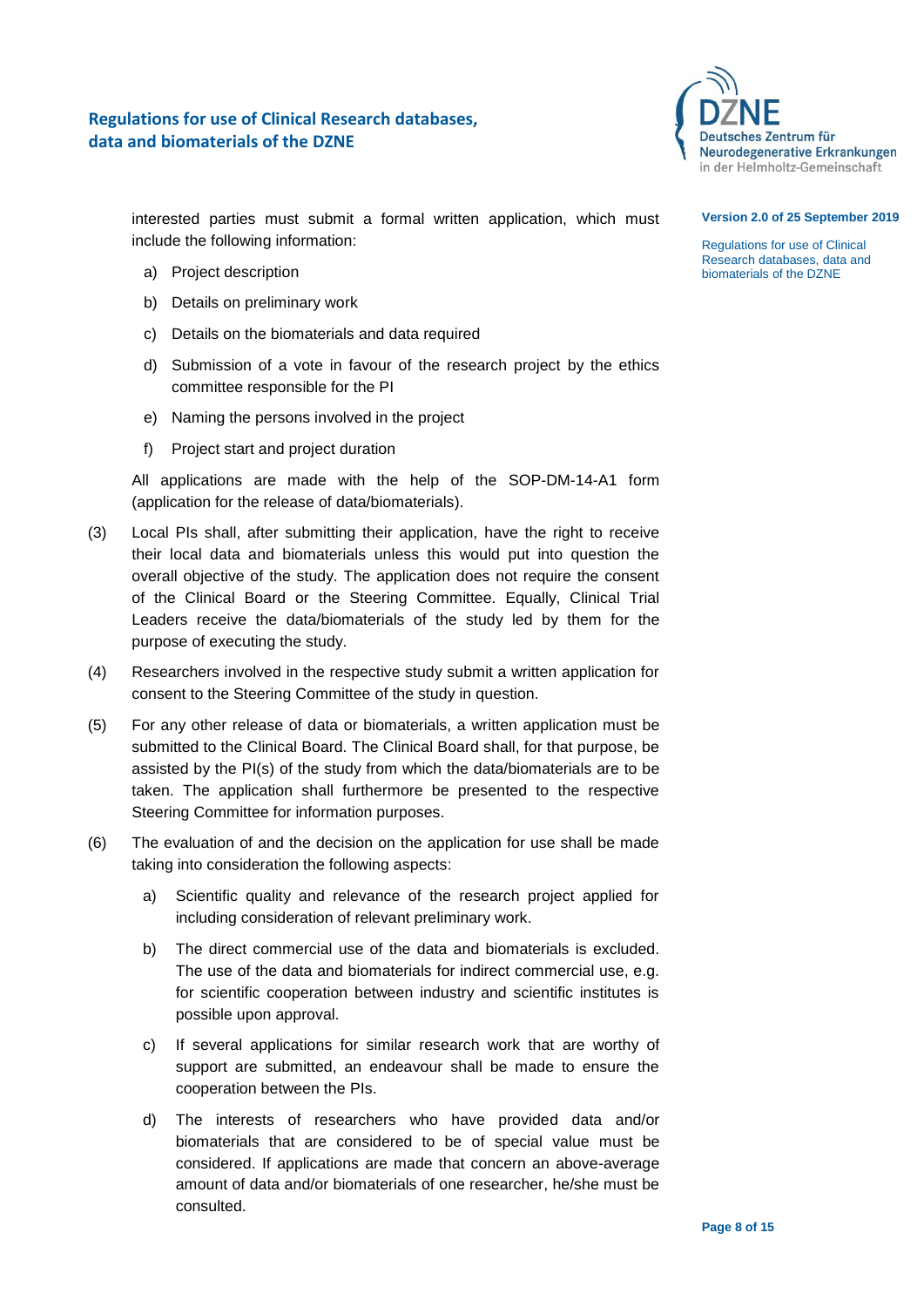

- e) Researchers involved in and providing material to the DZNE study must, via co-authorship, be considered in publications in line with the rules of good scientific practice and, where necessary, as part of a prior arrangement with the PI (see also section 8, paragraph 1 below).
- f) The data protection officer of the DZNE shall, where appropriate, be consulted in the event of applications by third countries whose data protection regulations are considered unsafe or if there are deviations from the data protection concept.
- g) Irrespective of the scientific quality of a research project, the Clinical Board and/or the Steering Committee may, in particular in the event of prior breaches committed by the PI against the Regulations for use of the Clinical Research databases, decide to reject the application for the release of data and/or biomaterials.

## <span id="page-8-0"></span>Section 6b Provision of biomaterials and data

- (1) The following requirements must be met to ensure the release of biomaterials and data for research projects:
	- a) Submission of an application at the DZNE
	- b) In the event of section 6a (4) and (5) , approval of the application by the Steering Committee or the Clinical Board
	- c) Consent of the trial subject
	- d) Valid ethic committee vote approving the intended activities
	- e) Availability of the data/biomaterials
	- f) Where appropriate, a Data Use Agreement (DUA) and/or a Material Transfer Agreement (MTA):

DZNE researchers neither need a Material Transfer Agreement nor a Data Use Agreement.

In the case of external researchers (researchers not connected to the DZNE) the transfer and use is set out in a Data Use Agreement between the DZNE and the receiving institute. The transfer and use of biomaterials with the accompanying data (age, diagnosis, sex) is set out in a Material Transfer Agreement.

Depending on the type of employment relationship for which the data/biomaterials are to be used, researchers who are affiliated to two entities may, where applicable, also require a Data Use Agreement and/or a Material Transfer Agreement.

(2) Nobody has a right to be provided with data or biomaterials. Provison within a certain period of time is not guaranteed.

### **Version 2.0 of 25 September 2019**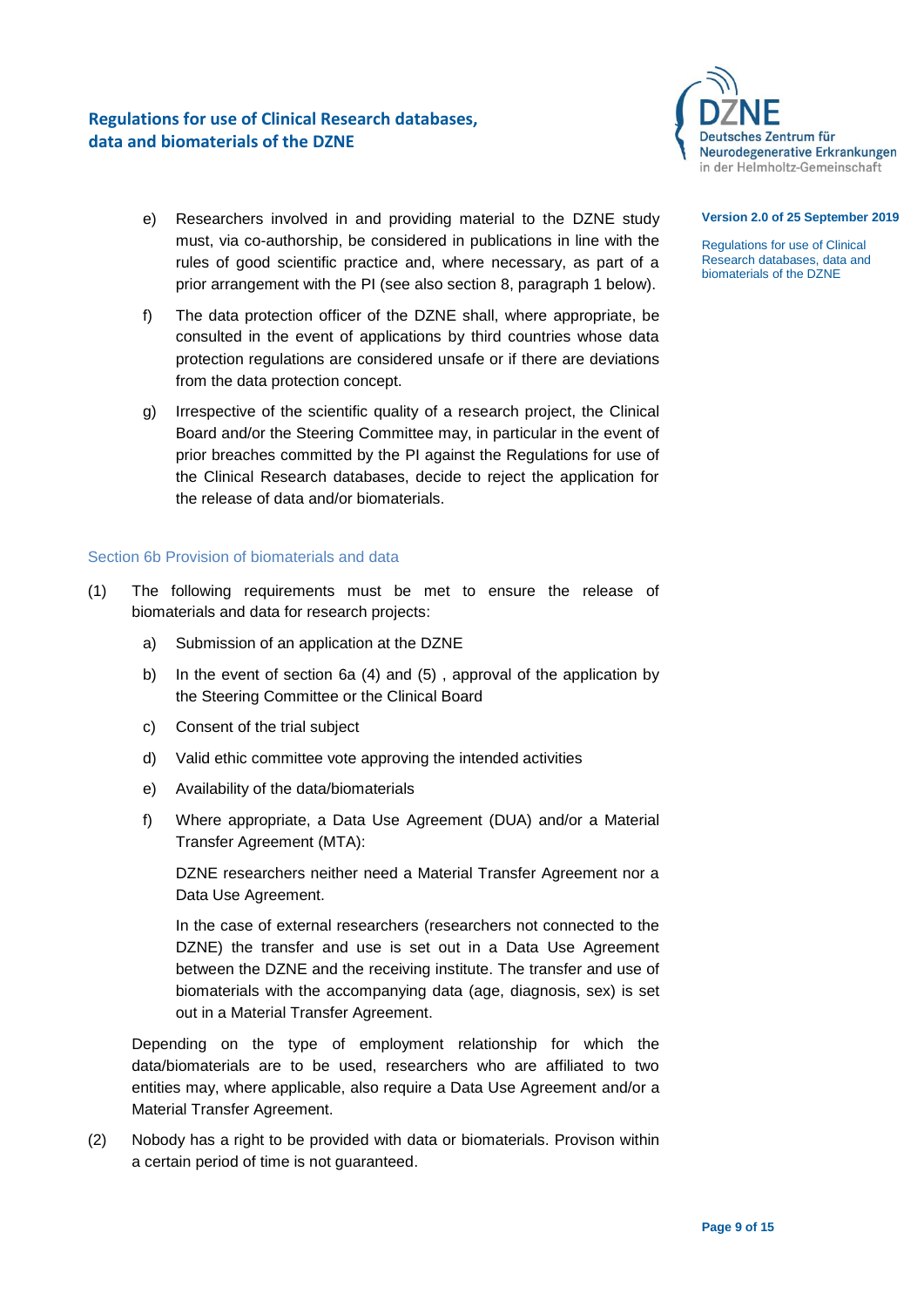

## **Version 2.0 of 25 September 2019**

Regulations for use of Clinical Research databases, data and biomaterials of the DZNE

- (3) The handing over of biomaterials and data from the Clinical Research databases does not establish the right to receive financial or other support and assistance from the DZNE.
- (4) The export of the data takes place after the application has been confirmed by Data Management according to **SOP-DM-14 data export and transfer**. The data is transferred via a download.
- (5) Biomaterials are exclusively dispatched to a person named by and working for the applicant; the passing on to third parties shall only be permitted on application.
- (6) Utilisation of the transferred data or the provided biomaterials shall exclusively be granted for the use applied for under the conditions agreed in line with the application that may have been approved with restrictions and shall be bound by the duration of the project and/or the validity of the Data Use Agreement and/or Material Transfer Agreement.
- (7) The PI of the research project is responsible and liable for the received biomaterials and the transferred data.

## <span id="page-9-0"></span>Section 7 Costs and fees

- No general fees are charged for the provision of data and biomaterials for scientific, non-commercial purposes.
- The DZNE may charge the applicant for the actual material costs that have been incurred for the provision and shipment of biomaterials.
- If additional work due to, for example, special sample processing and shipment pursuant to paragraph 2 of section 7 has been undertaken, the DZNE reserves the right to also charge for such work.
- In the case of indirect commercial use, provided that it was approved by the donor of the data/biomaterials, the user must pay a licence fee to the DZNE, which is set out in the relevant accompanying contract.

## <span id="page-9-1"></span>Section 8 Publications

(1) All written publications concerning data from Clinical Research databases of the DZNE must, at least thirty (30) days prior to submission for publication, be presented to the Clinical Board of the DZNE for evaluation. The Clinical Board of the DZNE will assess whether proper reference is made to the participation of the DZNE in the publication, e.g. through co-authorship or the correct naming of the DZNE as data source. Participation of the DZNE in publications in the form of co-authorship is required by the DZNE in line with the *rules of good scientific practice* and should correspond to the agreements made in advance. Authorship should be agreed between all scientists involved in a research project when the application for use is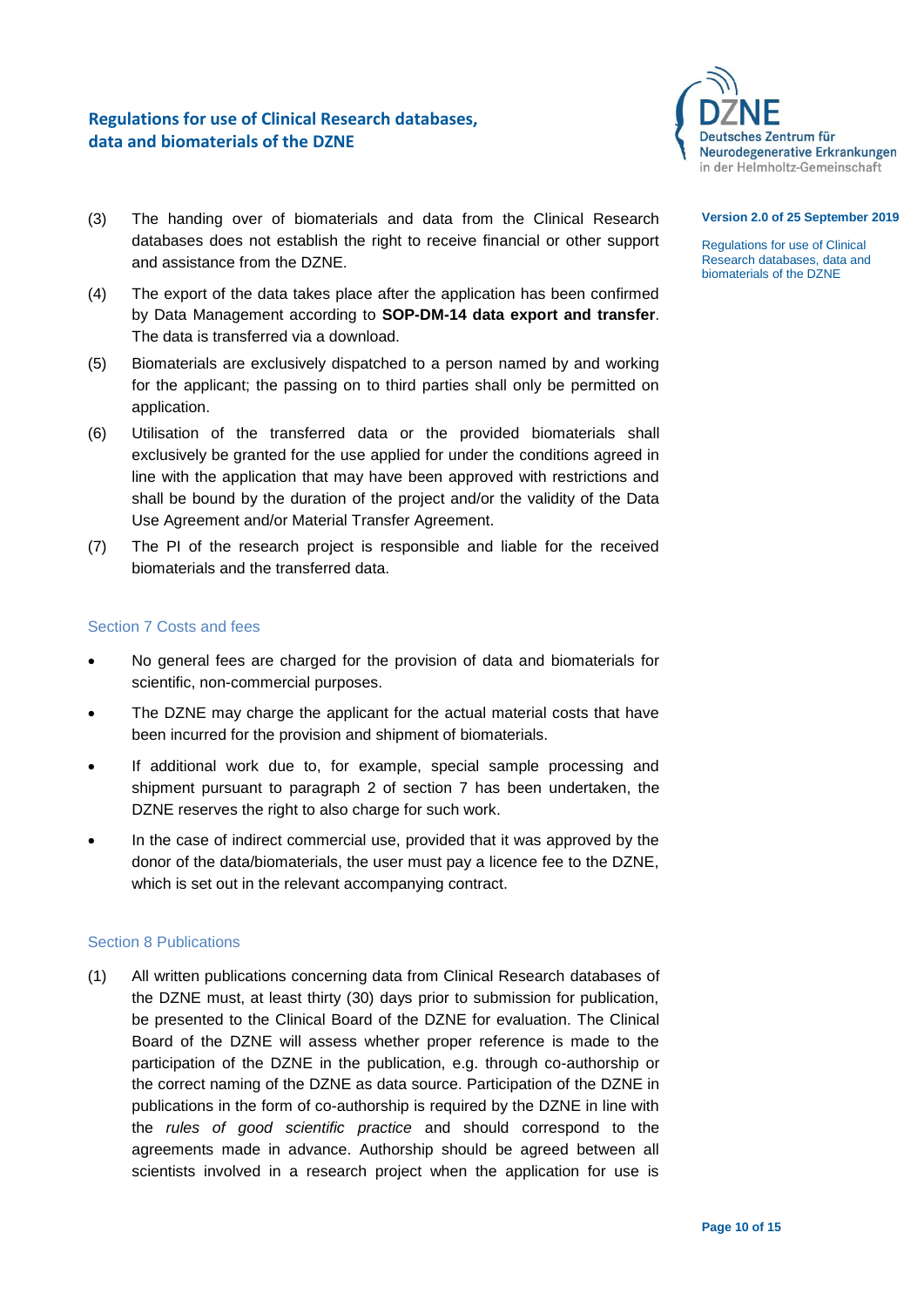

made. The names of the employees and study centres who have generated and/or processed the data and biomaterials must be duly included.

- (2) Unless the DZNE, having received a draft version of the publication from the data user, objects to the publication within thirty (30) days, the feature may be published. Within the set period, the DZNE may object to the publication only for important reasons, which must be specified. An important reason is, in particular, the impending pre-release of patentable results, however, only until a patent application establishing priority has been submitted, at most for another ninety (90) days after the DZNE has objected to the publication. The result of the assessment shall be made known to the applicant in writing.
- (3) After the feature has been published, the responsible scientist shall provide the DZNE with an electronic copy.
- (4) The modus operandi to be applied to the publications of projects that have been submitted to study-specific steering committees for evaluation is set out in the relevant statutes.

## <span id="page-10-0"></span>**IV. Legal consequences of violations**

## <span id="page-10-1"></span>Section 9 Revocation or restriction of user rights/user account

- (1) In cases of violations of these Regulations of Use or of provisions set forth in the relevant agreement on data use or the material transfer agreement, the DZNE may, at any time, restrict or revoke the rights to use the databases via the user account and to revoke all rights of use to the data and biomaterials made available.
- (2) The same applies in cases where the security of the databases and the data stored therein could be compromised.
- (3) The procedure for a restriction or revocation of the authorisation of use is set forth in **SOP-GE-08 User Management.**
- (4) Other claims of the DZNE, especially in cases involving culpable violations, shall not be affected.

## <span id="page-10-2"></span>**V. Liability**

## <span id="page-10-3"></span>Section 10 Operation and use of databases

(1) The DZNE shall manage the databases, which are made available free of charge, and their use appropriately, to the best of its knowledge, taking into account the state of the art in science and technology. The DZNE shall not guarantee that the databases will be available at all times, without interruption, when needed, secure and error-free. Neither shall the DZNE guarantee that the databases function error-free at all times. The DZNE has the right to carry out maintenance work on the databases at any time. The

#### **Version 2.0 of 25 September 2019**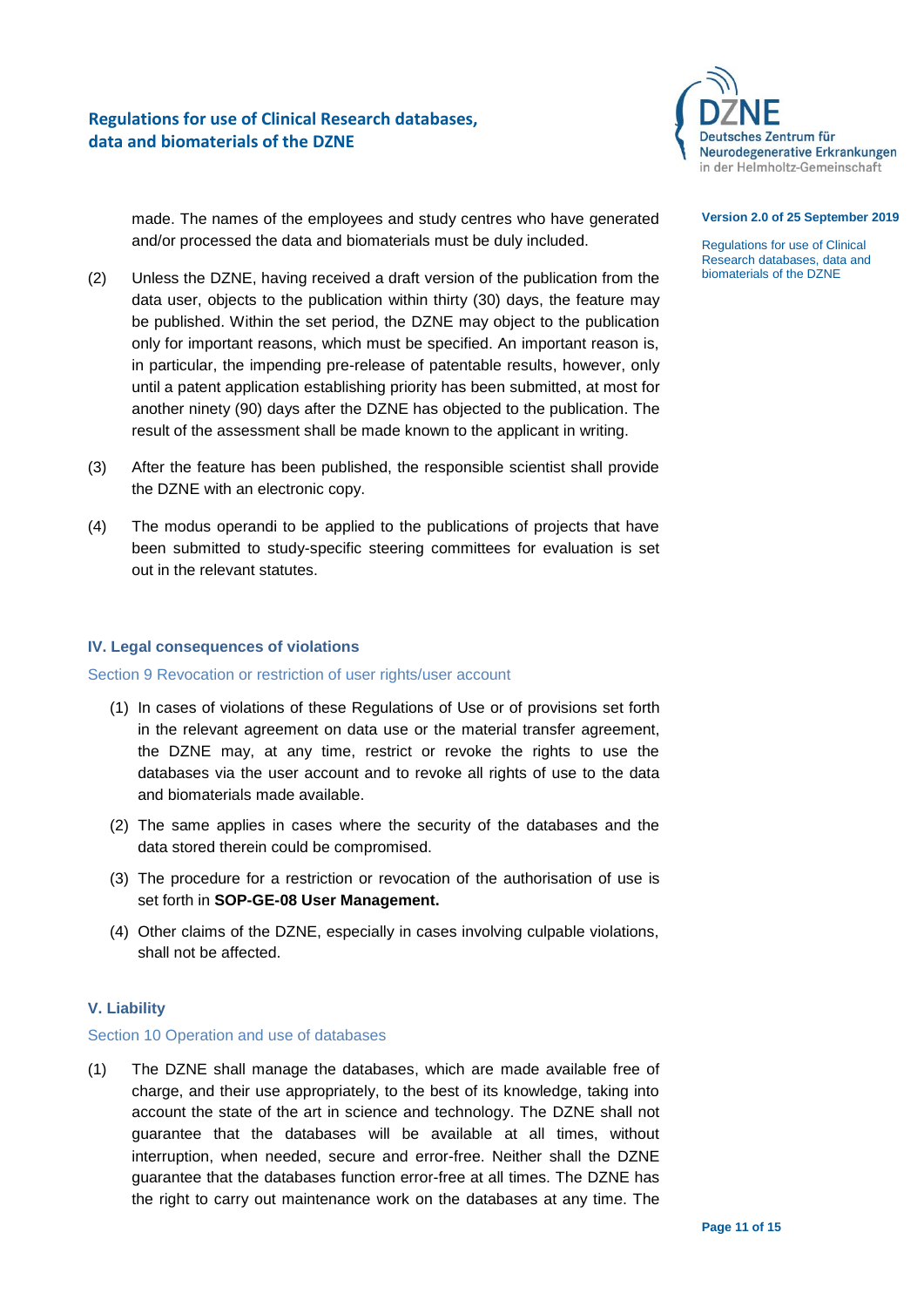

#### **Version 2.0 of 25 September 2019**

Regulations for use of Clinical Research databases, data and biomaterials of the DZNE

DZNE will strive to keep disruptions to a minimum. In the event of impairments, users shall not be entitled to a reduction or the reimbursement of potential costs nor shall they be able to claim compensation.

(2) The DZNE shall, in particular, not be liable for any loss/damage incurred by users as a result of the non-availability of databases.

## <span id="page-11-0"></span>Section 11 Other liability

- Data and biomaterials may contain inherent errors or be damaged. Biomaterials may be infectious.
- The DZNE assumes no liability for the correctness of the data and for the suitability of the biomaterials for the requested and approved purposes.
- The DZNE assumes no liability for any loss/damage that may result from working with the data or biomaterials.
- The above liability limitations set forth in sections 10 and 11 do not apply to cases of wilful misconduct or gross negligence on the part of the DZNE; nor do they apply to claims under the German Product Liability Act (*Produkthaftungsgesetz*). Neither do the restrictions and exclusions of liability apply to any loss/damage resulting from death, bodily injuries or impairments to health. In cases of slight negligence, liability is limited to the foreseeable loss/damage that is typical for the type of agreement in question. The above restrictions and exclusions of liability also apply to the statutory liability of the DZNE and the personal liability of its legal representatives, employees and vicarious agents.

## <span id="page-11-1"></span>**VI. Entry into force**

These Regulations for Use shall enter into force by resolution of the Clinical Board and following approval by the Executive Board of the DZNE.

## <span id="page-11-2"></span>**VII. References/supplementary documents**

- Rules of Procedure for the Clinical Research of the DZNE
- SOP-DM-14 Data export and transfer
- SOP-GE-08 User Management
- Data Use Agreement (DUA)
- Material Transfer Agreement (MTA)
- Biobank regulations of the DZNE
- Obligatory declaration and consent for users of the clinical databases of the DZNE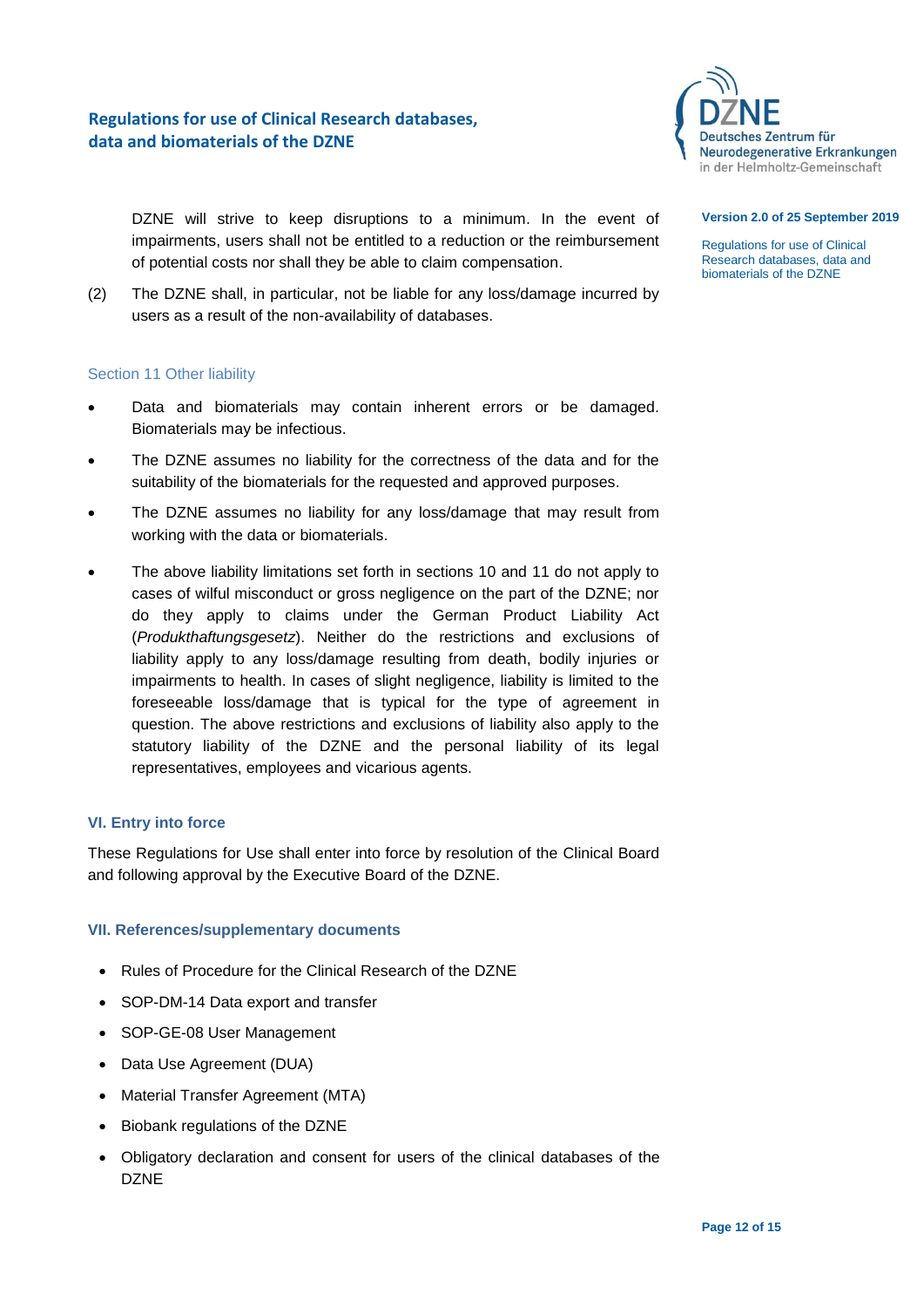

## <span id="page-12-0"></span>**VIII. Glossary and Definitions**

- Biomaterials Materials that have been collected from human bodies, for diagnostic or scientific purposes. Examples of biomaterials include blood and blood components, other body fluids (such as urine, liquor, saliva), feces, cells, tissue, RNA, DNA and organs.
- Clinical Board A DZNE body; its members are the Director of Clinical Research and the clinical coordinators of the DZNE's sites. Details pertaining to the composition of the Clinical Board are provided in the Rules of Procedure for the Clinical Research of the DZNE.
- Clinical research Clinical research comprises clinical studies, including cross-sectional and longitudinal studies as well as observational and interventional studies of healthy and sick persons and their family members. Such tests are carried out for the purposes of studying fundamental mechanisms in the human organism as well as the progression of diseases and therapies, and reviewing new diagnostic and therapeutic procedures
- **C**linical **R**esearch **P**lattform (CRP) The Clinical Research Platform is the central organisational structure for Clinical Research. It administrates central services pertaining to databases of Clinical Research of the DZNE, such as consent management, central contact management, rights and role management,central quality assurance and management, data management and project management. The CRP also defines the biobank structures for Clinical Research. In addition, it provides project management and quality management for clinical studies.
- Commercial use Forms of commercial use of data and biomaterials include the sale, the licensing or any other provision of data and biomaterials for profit-oriented purposes and any research activities based on that. Commercial use also includes contract research for companies carrying out economic activities, the screening of substance libraries and the production of products for general sale.

A distinction is made between direct and indirect commercial use:

The direct sale or licensing of data and biomaterials for undefined purposes is considered to be direct

#### **Version 2.0 of 25 September 2019**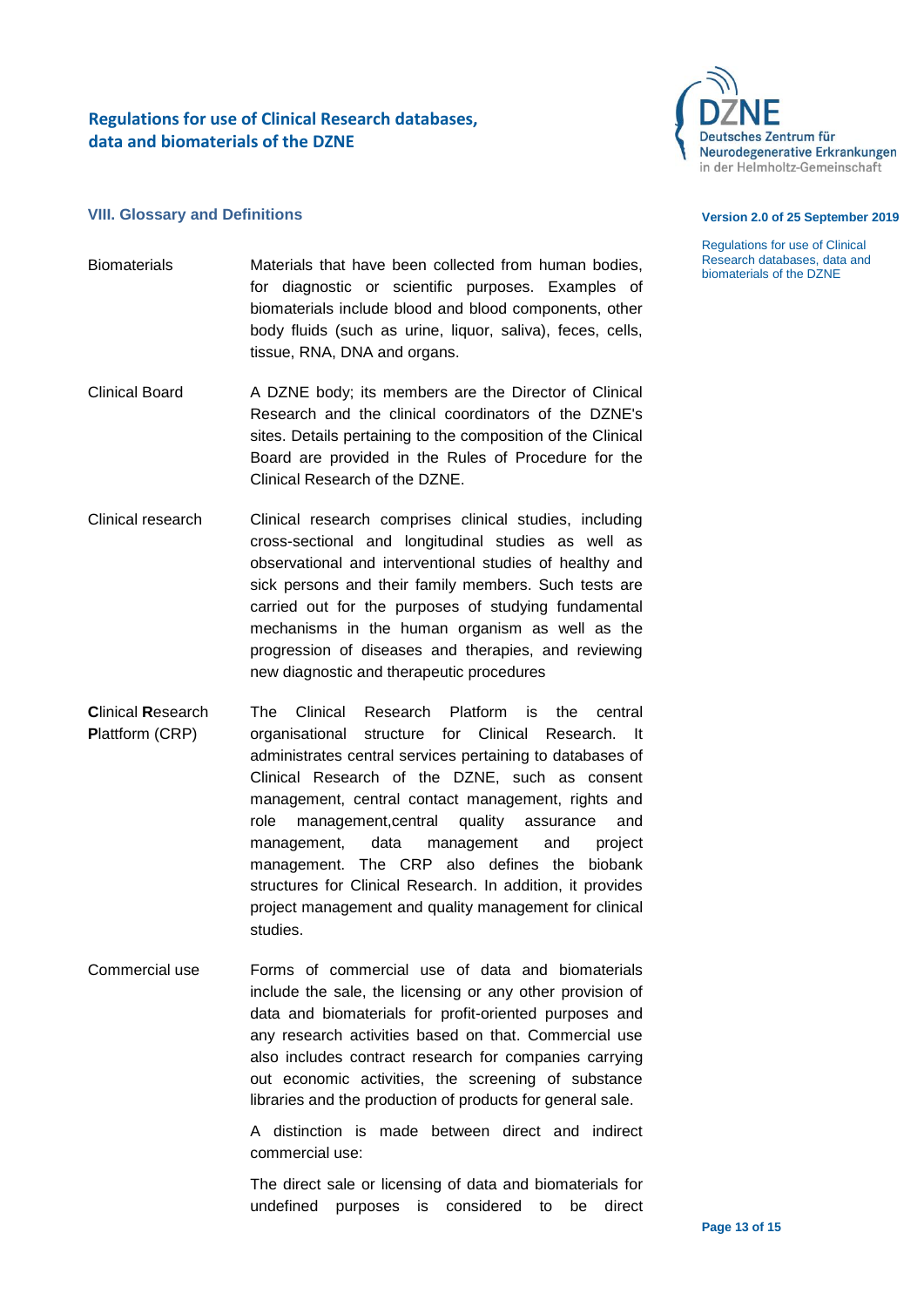

commercial use.

The licensing of research results or another way of providing data and biomaterials for research projects with subsequent profit-oriented intentions is referred to as indirect commercial use.

Use of data and biomaterials as part of scientific cooperation between industry and academic institutions is not considered a commercial use.

The DZNE is not obligated to consent to any commercial use. In each case, the review of a request for data/biomaterials submitted includes assessement of the purpose of the pertinent uses. Direct commercial use is excluded.

- Data **All data that is collected and stored in the framework of** Clinical Research studies or registers such as medical data, image data, voice recordings or analysis results. They do not include the biomaterials themselves and accompanying data for biomaterials
- Databases for the area of Clinical Resarch The databases of Clinical Research have the purpose of supporting the organisation, processing and analysis of the DZNE's Clinical Research data. They are structured in accordance with a modular architecture. Their various modules (clinical module/studies module, biomaterials module, image data module, research module) are linked via central services (data fiduciary office, consent management, central contact management, rights and role management, central quality assurance and management, data management).

Data use Data use is any use, storage or forwarding of data.

- Local Principal Investigator (PI) The person who has the scientific responsibility for a specific study carried out at a study center/site. In the case of monocentric studies, the local PI is always also the study director/director (clinical trial leader (CTL)).
- Pseudonymisation Pseudonymisation is the "processing of personal data in such a way that the personal data can no longer be allocated to a specific person without the use of additional information as long as this additional information is stored separately and subject to technical and organisational measures guaranteeing that the personal data is not allocated to an identified or

### **Version 2.0 of 25 September 2019**